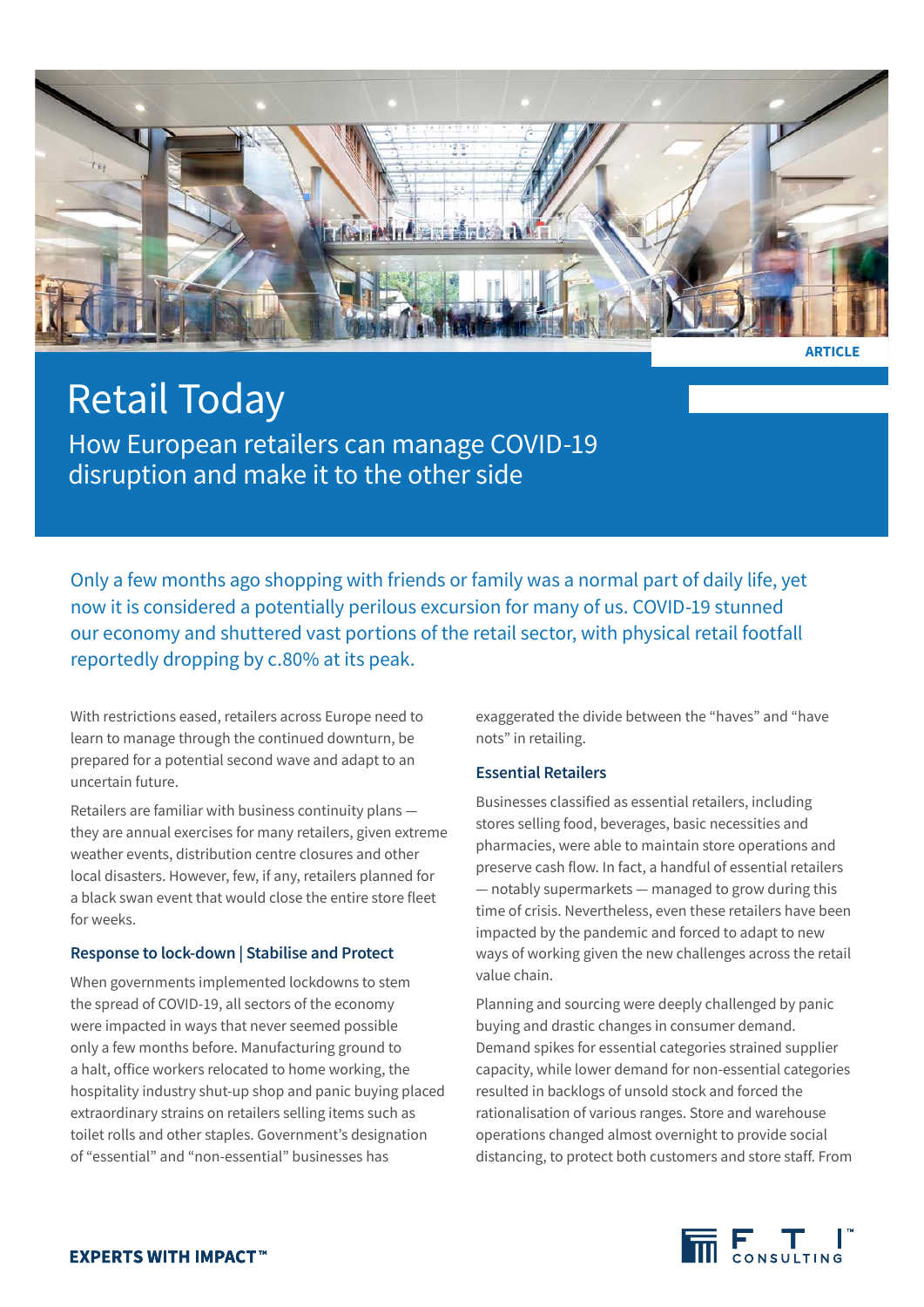a channel perspective, lockdown measures accelerated online shopping, leaving retailers with nascent digital capabilities scrambling to establish an online presence through partnerships with marketplaces and home delivery platforms (e.g., in the UK M&S leveraged Deliveroo to compensate for its lack of an online grocery front and in Spain DIA worked with Glovo to provide a new distribution channel). Given the new working models and lower instore footfall, retailers were also challenged to maintain effective communication with employees and customers.

# **Non-Essential Retailers**

On the other hand, the reality has been starkly different for retailers deemed non-essential by government mandate. With the majority of the population following stay-at-home advice, non-essential retailers ceased store operations. Even while some brands resumed eCommerce operations, the shuttering of retail store fronts brought cash inflow for most non-essential retailers to a halt. Therefore, these retailers focused on hibernation and went into crisis management mode, prioritising hoarding cash, furloughing staff, developing new ways of working and communicating effectively with employees and customers.

In order to hoard cash, retailers reduced people as well as non-people expenses and cash outflows, closely tracked short-term cash flow, and leveraged available lines of credit including hastily announced government schemes. Non-people expense reduction initiatives included suspending payment of dividends, stopping discretionary capex spending, reducing most non-digital marketing spend, and reducing open procurement orders. People related cost reduction initiatives included furloughing store employees, terminating interns and contractors, downsizing corporate staff, reducing salaries of top executives and corporate staff and freezing hiring of any non-essential roles.

Retailers, along with other companies, were forced to develop new ways of working to follow government regulations. Store layouts were reworked to maintain social distancing and protect employees and customers. New operating routines were developed to manage deliveries and replenish shelves. Working patterns in distribution centres were adapted with new shift patterns introduced to spread workload and manning requirements. Back-office staff and other staff had to

adapt to remote working and across operations crossutilisation of staff between departments became more common.

Communicating effectively with employees and customers became a critical priority. Retailers had to develop strategies to stay in front of employees and customers even while stores were closed. That has proven critical to providing updates from both a business and humanitarian perspective, as well as to continuing to provide a positive customer experience. New digital services emerged with retailers experimenting and launching new approaches. For example, Currys PC World launched the "ShopLive" virtual shopping experience, giving customers an in-store experience from their own homes via video link with brand experts.

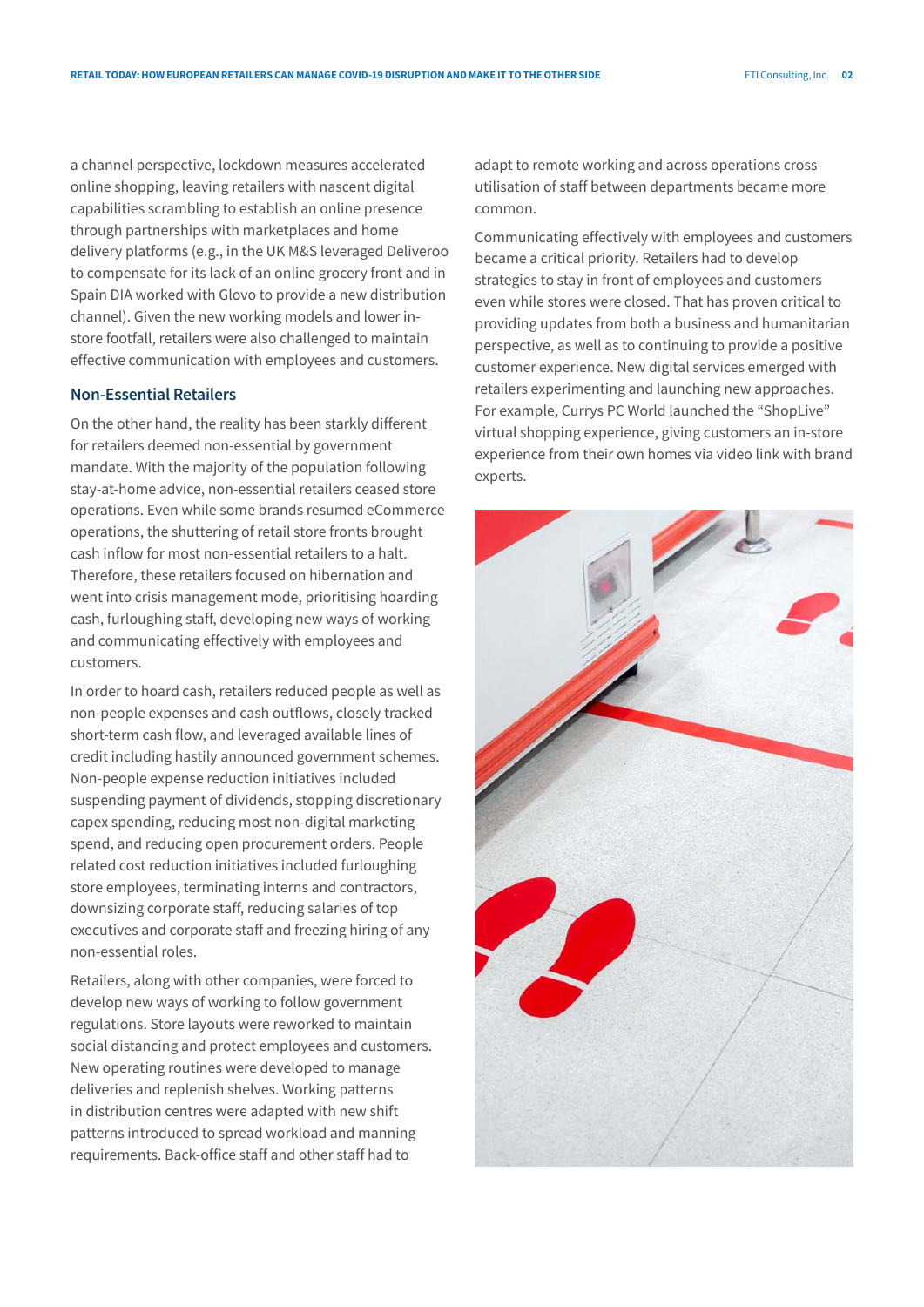### **Leading Through the Downturn | Near-Term to Post-Pandemic**

Now that the next phase of eased restrictions is upon us and non-essential retailers have re-opened stores, companies must shift their attention to managing through the downturn, and being well positioned to emerge from the pandemic environment. There are a number of important steps that businesses should take to protect and strengthen their position, including communicating with customers; optimising operations; monitoring the likely state of recovery; strategising and stress-testing exit plans; launching public affairs programs to mitigate any scrutiny associated with government relief assistance; and clearly articulating mitigation plans to stakeholders.

# **STRATEGISE**

# **Customer behaviour**

- **—** Shopping and life habits could be forever changed for many consumers. Retailers should engage with key customer segments to understand implications for long-term shopping, purchase and consumption drivers across dimensions including:
	- **—** Channel (online home delivery, online click & collect, in-store shopping)
	- **—** Category (fresh vs frozen vs canned; comfort vs health; or casual vs business attire)
	- **—** Frequency and average basket size (small baskets, high frequent purchases vs large baskets, weekly shop)
	- **—** Trust vs Value (brand loyalty, buy local vs value and private label)
	- **—** Consumption location (cook at home vs food on the go vs on-premise)
	- **—** Consumer vs shopper (Shop for self vs shop or collect for others)

# **Store footprint**

- **—** Evaluate longer-term restructuring solutions with landlords and lenders, including pushing for lower rent rates through Company Voluntary Arrangement (CVA) or negotiations as the situation allows.
- **—** Close low volume / low profit stores based on new economic realities.
- **—** Redesign layouts to deliver enhanced experiences, meet new customer service expectations or manage online orders and returns.

# **Digital channel development**

- **—** Invest in online channel development to meet changing consumer shopping behaviour and increase resilience for both the short and long term. Decide which rapidly introduced solutions such as delivery platform partnerships, take away, marketplace and acceptance of click & collect should be retained through and beyond the downturn.
- **—** Develop desktop and mobile shopping platforms, online merchandise strategy, digital performance analytics and supporting supply chain capabilities.

#### **Marketing**

- **—** Define pricing and promotional strategy and cadence for remainder of year and through the continued downturn with potentially lower consumer buying power.
- **—** Accelerate rebalancing of marketing spend from traditional media to online and social media platforms.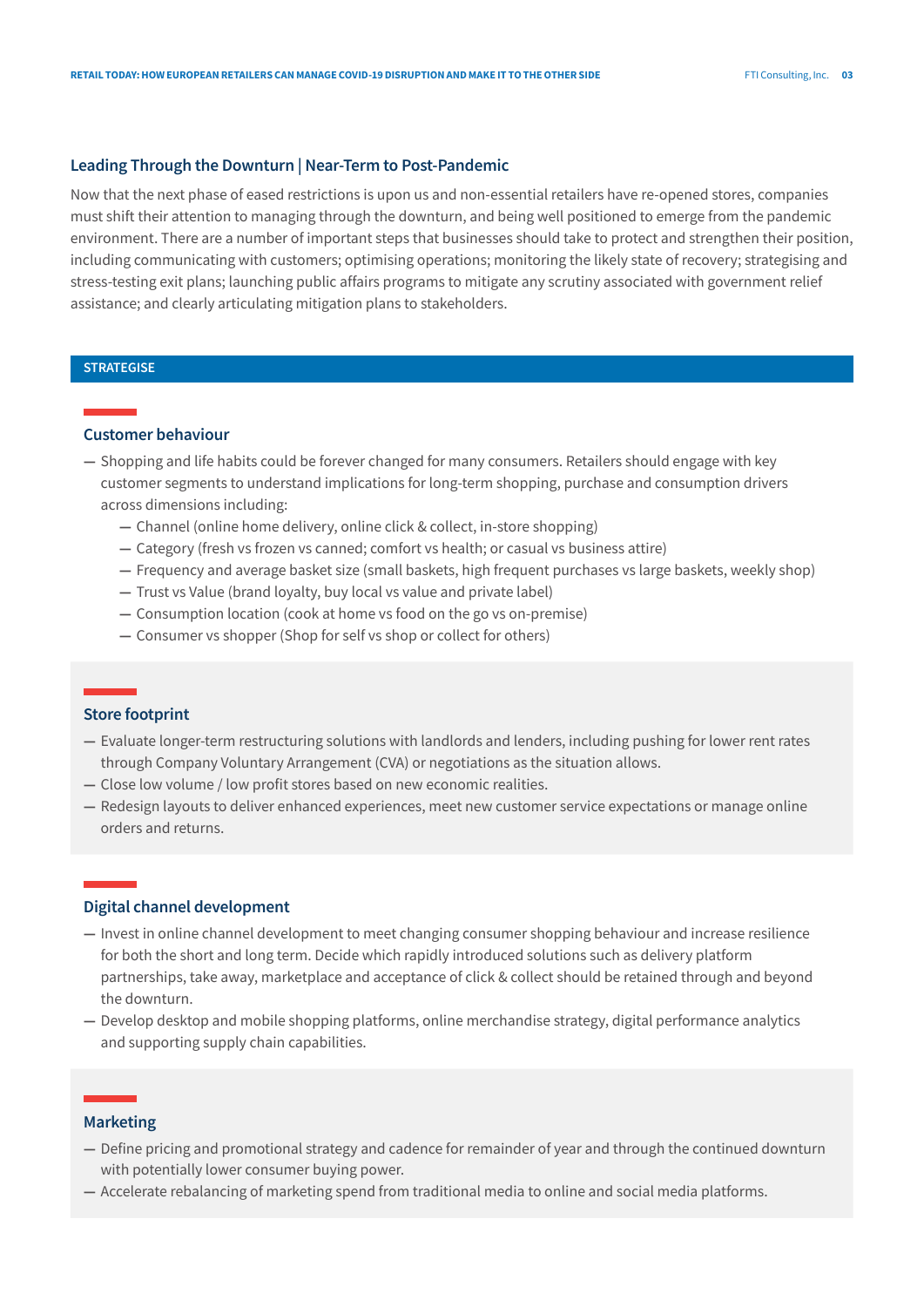#### **Supply Chain**

- **—** Build supply chain agility to rapidly respond to shocks in supply and demand and consider leveraging local supply, dual supply and alternative brands.
- **—** Develop enhanced supplier management strategy to provide future stability and continuity of supply.
- **—** Form long term relationships to deliver enhanced services and provide contingency.

# **Communications**

- **—** Develop communications and change management programme to help teams understand the shifts that need to happen in order to quickly implement plans.
- **—** Create messaging platform for the recovery period that puts people first, highlights the underlying strengths of the business, and conveys confidence in the future.

#### **OPTIMISE**

# **Cost management**

- **—** Evaluate corporate and SG&A functions for cost reduction opportunities, which may include corporate downsizing, remote working and outsourcing.
- **—** Build operational resilience through automation and continuity planning.
- **—** Evaluate vendor agreements to identify contracts that are no longer competitive.

#### **Planning**

- **—** Move from long-term forecasting to demand sensing and ensure rapid decision making.
- **—** Track inventory levels across all nodes of the network and redeploy as necessary to maximise sell-through.

# **Merchandising and stock management**

- **—** Assess broad range of scenarios (including possible resurgence of COVID-19) for autumn/winter/spring inventory; balance lost sales and inventory sell-through risk.
- **—** Finalise end-of-life strategies for inventory not sold through by the end of the season (e.g., delay floor set of autumn styles, return inventory to the DCs to hold for next year).

#### **Returns**

- **—** Re-assess returns policies, with returns likely to increase as a result of increased online sales.
- **—** Redefine returns operations to economically meet quarantine and social distancing requirements.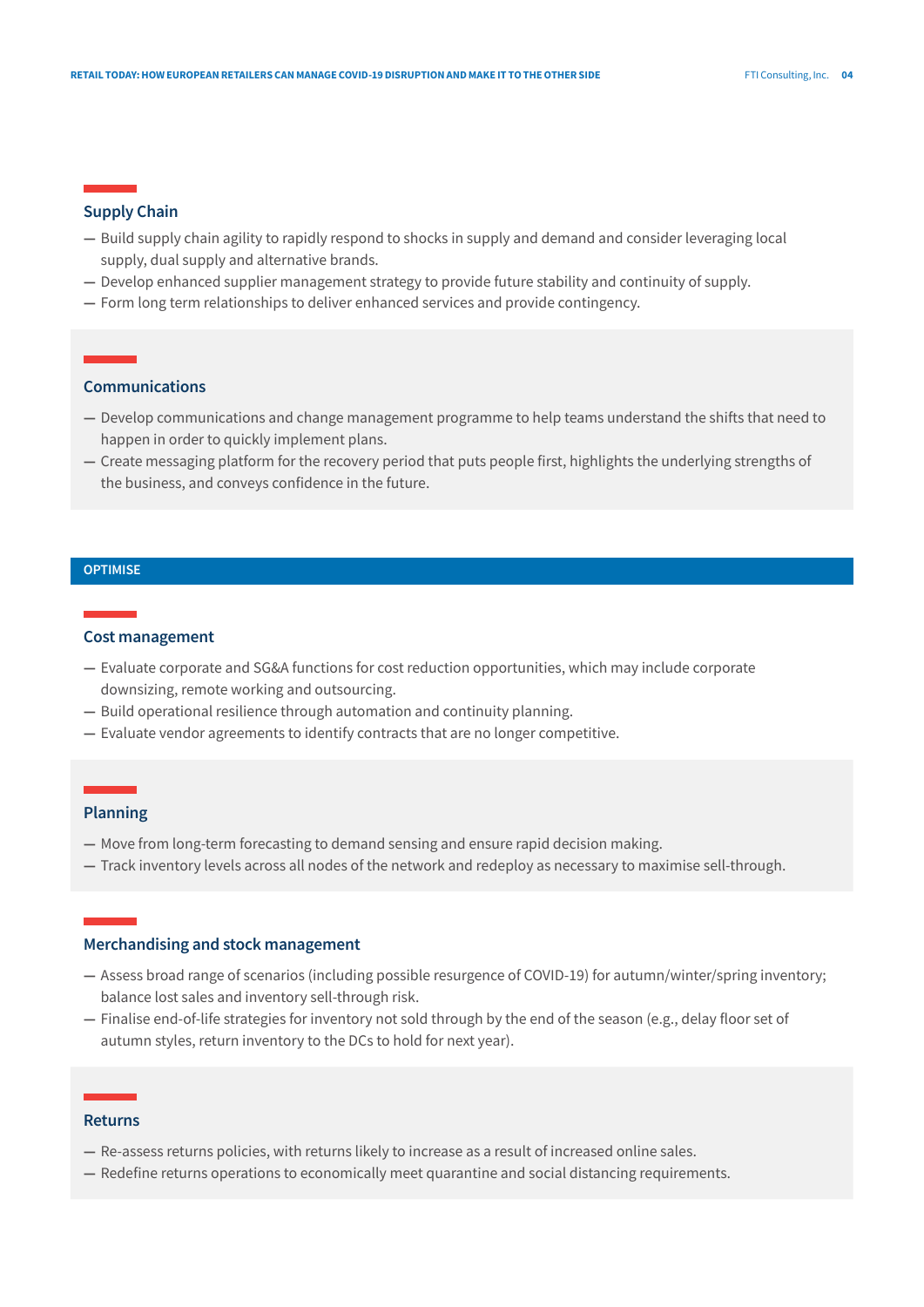#### **Business operations**

- **—** Adapt processes to support rapid decision making in response to uncertain and rapidly changing trends and events.
- **—** Redefine working practices like remote working and changed shift patterns for the new reality, and re-balance employees across departments to support critical operations.
- **—** Automate operations to reduce touchpoints, with a focus on areas with higher employee density.
- **—** Assess options to enhance visibility and management of franchise stores and operations.
- **—** Enhance IT systems to support a more agile, remote and online business.

# **Financing**

- **—** Re-evaluate debt financing for the longer term.
- **—** Identify and implement actions to improve the balance sheet.

#### **MONITOR**

Monitor traditional and social media and other forums to understand rapidly changing consumer trends and shopper behaviour.

- **—** Monitor signals of economic recovery (both acceleration/deceleration) and adjust strategy.
- **—** Monitor analyst reports and competitor news to understand how industry stakeholders are thinking and what competitors are doing.
- **—** Monitor cash and update scenario planning.

# **ENGAGE**

- **—** Continue the positive increase in engagement with employees, suppliers and customers and put in place the right listening mechanisms to anticipate emerging issues and adjust strategies.
- **—** Communicate a clear vision for the future, specifically highlighting steps the company is taking to care for employees, customers and other partners while also protecting enterprise value.
- **—** Engage, as appropriate, with media, investors, analysts and other third parties to shape the narrative around the business, mitigate any criticisms and build confidence in the future.
- **—** Train and support functional and field leaders in accelerating the adoption of any new ways of working, and keep teams motivated and sharing progress.